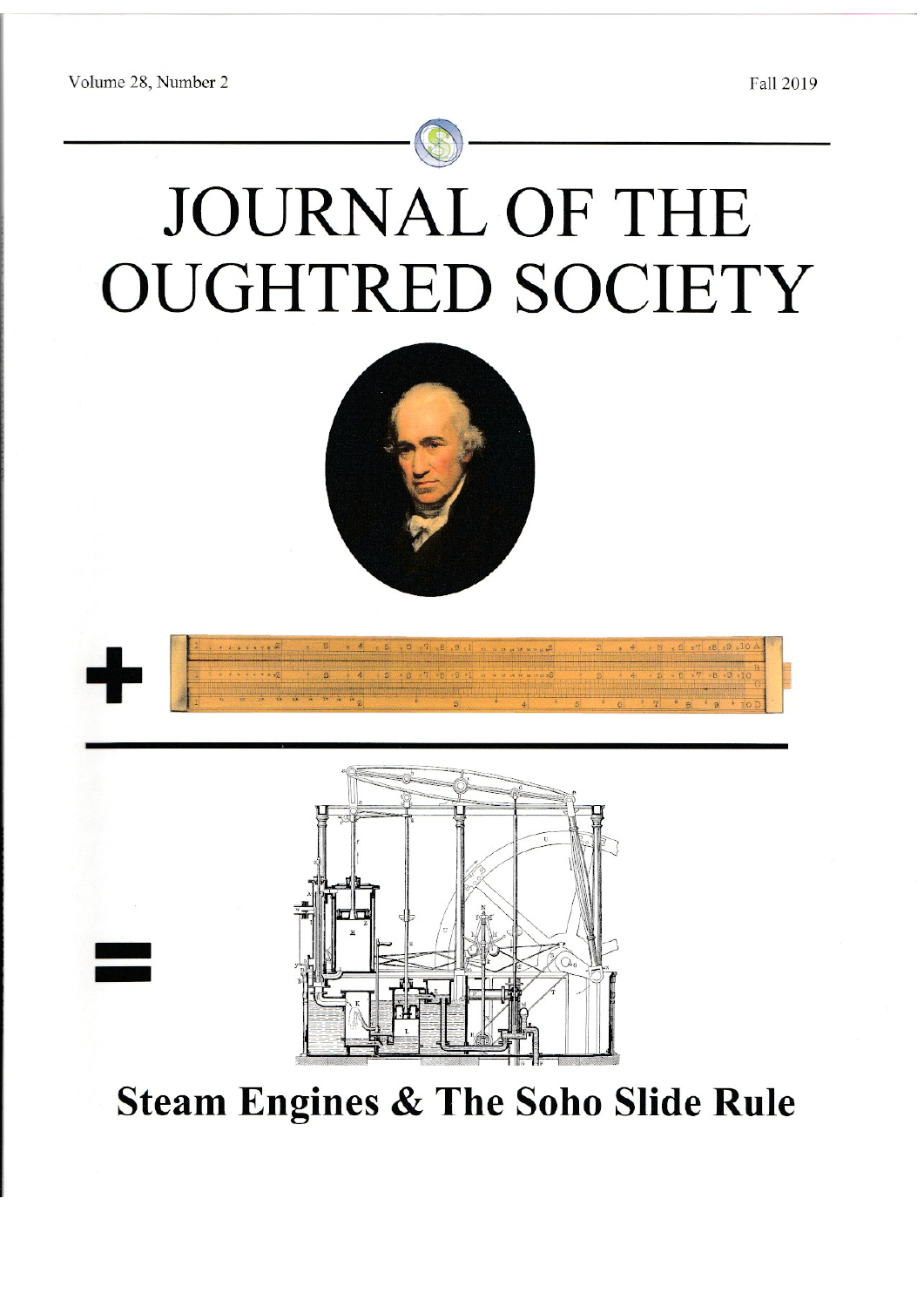# *The Design of a Steam Engine By Means of the Soho Slide Rule*

*Stephan Weiss*

In the Industrial Revolution of the  $18<sup>th</sup>$  and  $19<sup>th</sup>$ centuries in England, the steam engine played an important role. People were no longer dependent solely on their muscle power and that of animals or on the power of wind and water. The steam engine is available as an additional new source of energy without any time limit. It increases productivity and enables new technologies.

Over the same period, the system of units, metrology, and the formula-based recording of physical laws and interrelationships were developed to such an extent that problems of a physical-technical nature arising in the design and construction of machines could be solved mathematically.

These new methods were necessary because new tasks were posed by the identification of acting forces, by the dimensioning of components, or by the estimation of the expected engine power. Another new goal was to determine and optimize the efficiency, i.e. the ratio of coal consumption to achieved power. Ecological and social considerations did not play any role.

Two types of calculation aids were used: a logarithmic slide rule, and numerical tables with one or two inputs and their calculated results. The logarithmic slide rule designed for engineers was new, whereas numerical tables were already in use as multiplication tables or conversion tables. Now the use of these tables was extended to solutions in the fields of geometry and technology.

# **Soho Slide Rule and Steam Engine**

Slide rules that already existed for navigation, taxation, or for trade purposes were not considered useful for mechanical engineering as they were considered to be too imprecise. Therefore, starting in 1775, the entrepreneur Matthew Boulton and the engineer James Watt introduced improved slide rules, the so-called Soho type, for the design of their steam engines at their factory in Soho, near Birmingham.<sup>1</sup>

John Farey Jr. provides information on the origins of the Soho slide rule in his extensive 1827 treatise<sup>2</sup> on the history, design and construction of the steam engine. Farey worked as a consultant mechanical engineer and patent attorney.

Farey wrote about this on pg. 536:

"The lines upon sliding rules have been combined in various forms, to suit the purposes of particular calculations; but that which has been found most convenient for the use of engineers, was arranged by Mr. Southern, under the direction of Mr. Watt, expressly for the use<br>of the engineers of Messrs. of the engineers of Messrs. Boulton and Watt's manufactory at Soho, and is in consequence called the Soho rule."

"Mr. Southern" was John Southern, an employee of Boulton & Watt. He was regarded as a very good mathematician and also helped with the calculation of machine components.

From that time forward, the slide rule became an indispensable tool for engineers. Numerous publications gave instructions for its use in mechanical engineering. From a technical point of view, the slide rule is one of the most striking symbols of the Industrial Revolution.

The original Soho slide rule (Figure 1) has four scales. Three identical scales, A, B and C, extend over the range 1-10-100, whereas the fourth scale, D, extends over 1-10. Multiplication, division, as well as squares and square roots are possible with a single adjustment of the slider. The scales have a length of 10 inches. The back is either blank or has a table of gauge points.

|  |  |  |  |  | <b><i><u>Programmation</u></i></b> |  |  |  |  |  |  |
|--|--|--|--|--|------------------------------------|--|--|--|--|--|--|
|  |  |  |  |  |                                    |  |  |  |  |  |  |
|  |  |  |  |  |                                    |  |  |  |  |  |  |

**FIGURE 1: Soho Type Slide Rule**

In addition to the design of steam engines, Farey also deals extensively with the slide rule and the variants of its design. On pg. 566 under *Directions to Engineers for the choice of a Sliding Rule* he gives hints for its selection and suggests his own arrangement of scales.

After the Soho slide rule had become known, it continued to exist in its original version for several decades. It can be found, for example, in Routledge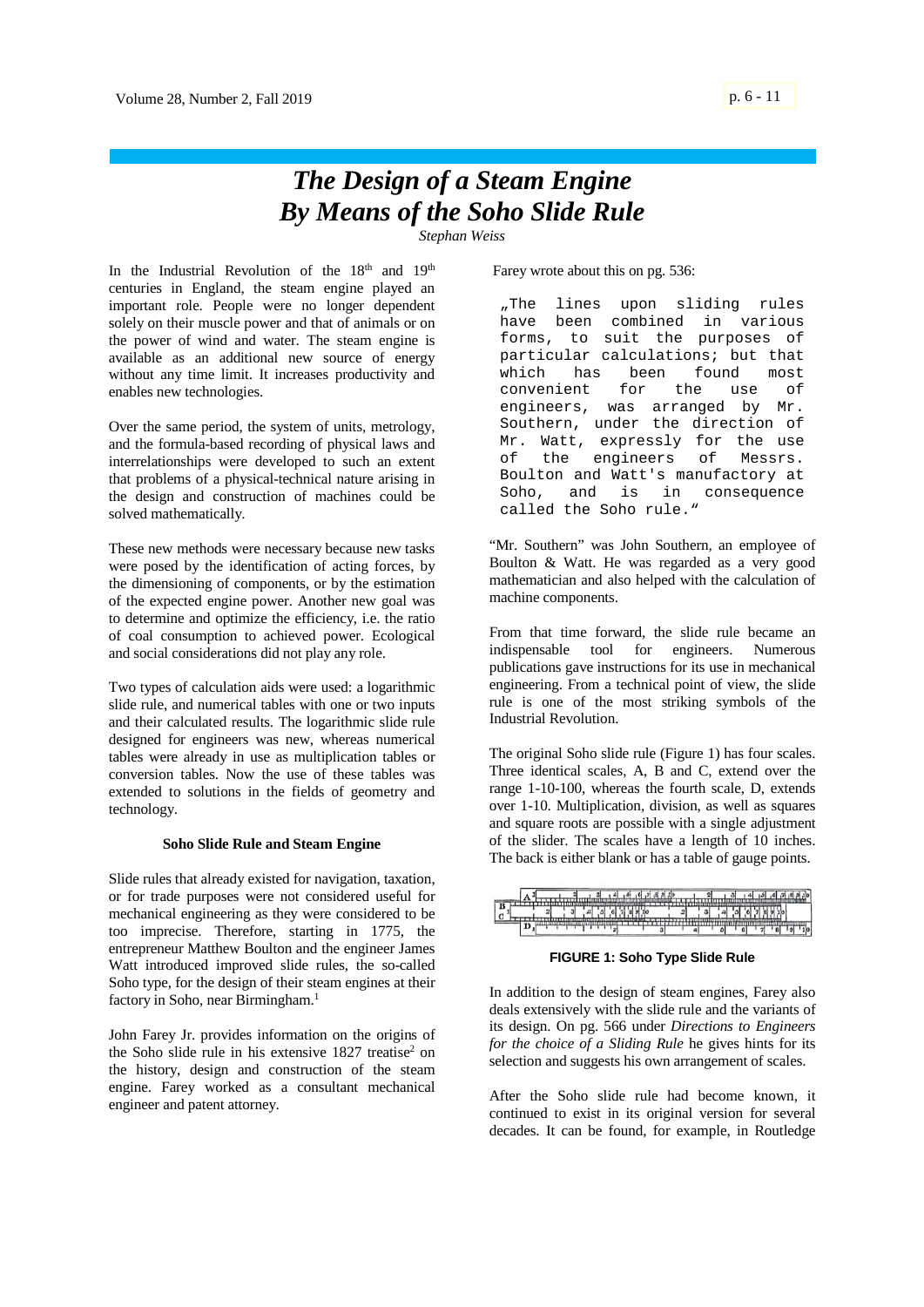$1808<sup>3</sup>$  where he adopted the Soho scale arrangement and divisions on his joint Engineer's Improved Sliding Rule.

Instructions for the use of the slide rule, which were intended to make it known in Austria, also show the original scale arrangement and name the source too.<sup>4</sup> In the same period, variants of the Soho slide rule appeared because technicians endeavoured to adapt this slide rule to their own requirements by changing the scales or by introducing new scales.<sup>5</sup>

# **The Design of a Steam Engine**

Before I show examples of the calculations for the design of a steam engine, I would like, for clarification, to explain briefly the construction and mode of operation of early steam engines. See Figure  $\mathcal{L}$ 

The first usable steam engine was built in 1712 by the English blacksmith Thomas Newcomen. An open cylinder, in which the piston moves up and down, is mounted above the steam boiler. This piston movement is transmitted via a beam, also called a balancier, to the pump rod on the other side. As the piston moves upwards, the cylinder is filled with steam. When the piston reaches the upper position, the steam supply is interrupted and the steam is condensed by injecting cold water. The pressure below the piston drops and the atmospheric air pressure moves the piston downwards, lifting the pump rod again. Since the air pressure acts on the piston, this type of machine is called an atmospheric steam engine.

Vertical water pumps were driven by the movement of the linkage, because the mines frequently reached groundwater level during the mining of coal and ore.

From 1765 onwards, the engineer James Watt made steady progress improving Newcomen's steam engine. As a result of Watt's work, the condensation of the steam now takes place outside the cylinder, preventing heat loss. In addition, the piston is pushed by the pressure of the steam itself, in early versions from one side, later from both sides. This pressure is higher than the air pressure, which means that greater forces can be achieved. Watt initially retained the beam for power transmission, but later converted the movement of the piston into a rotary movement of a flywheel by means of a connecting rod. With a rotary motion, it was now also possible to drive industrial machines requiring continuous motion, such as cotton spinning machines, mills, and others.

At the same time, the steam engine, including the boiler, was continuously improved and adapted to economic and technical requirements.



**FIGURE 2. Steam Engines from Newcomen (left) and Watt (right)**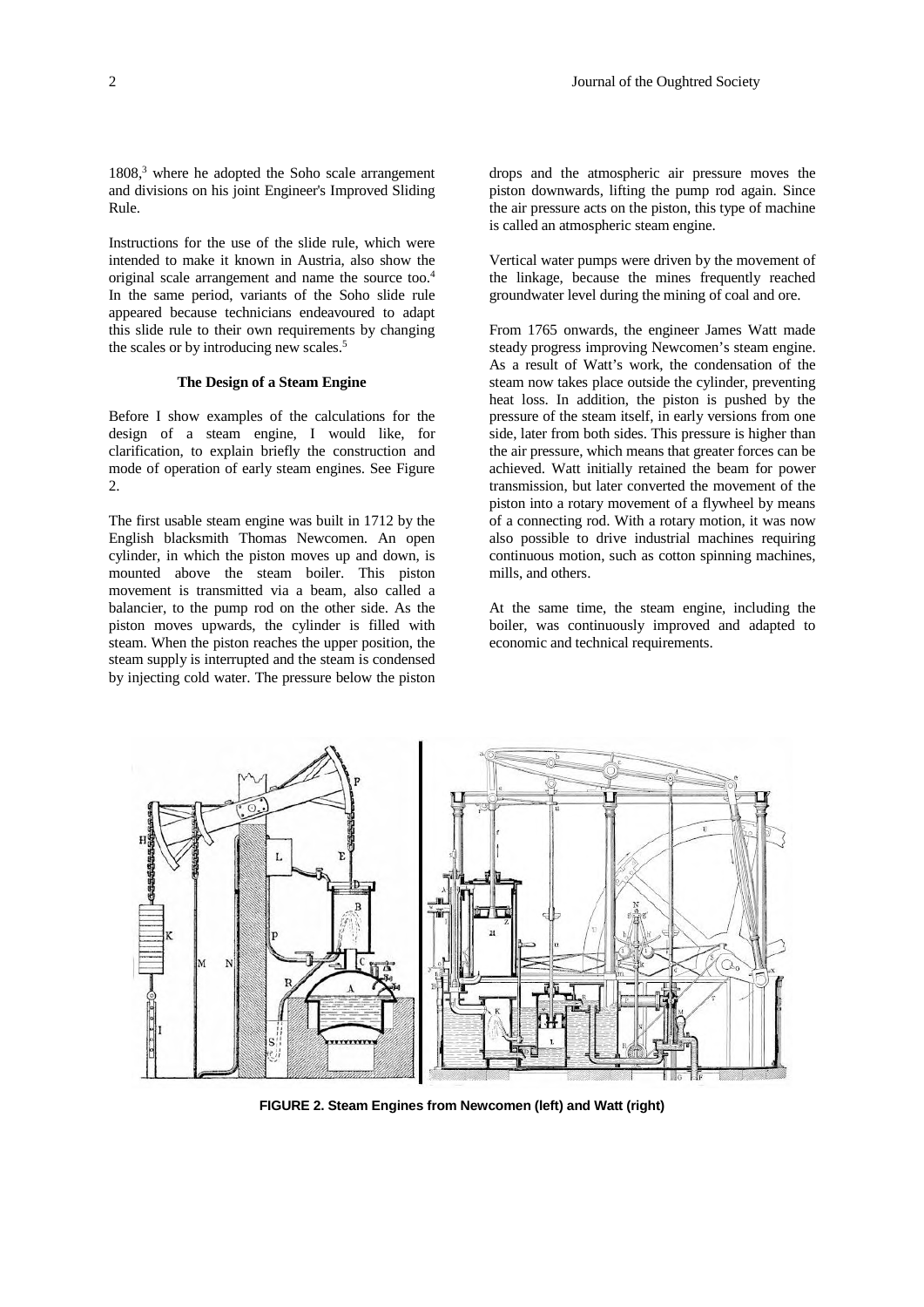

**FIGURE 3. Setting the Slide Rule for the Design of a Steam Engine for a Water Pump**

The design and mode of operation of a steam engine depends on the specific task it is required to perform. In the early years of steam power, the engines were bespoke power units, with no two alike. The size, weight, and strength of each component of each engine had to be calculated.

The above-mentioned treatise by John Farey and several other contemporary publications provide information on the methodology of the calculations. I have selected four tasks from the numerous examples of slide rule calculations in the literature to illustrate the approach of the engineers and the advantage of using the slide rule.

# **Design of a Steam Engine for Water Pumps**

As already mentioned, the initial use of steam engines was to pump water out of mines. With the vertical movement of the piston, transferred to the other side of a beam, the water in pipes was pumped step by step to the surface. If the friction is initially neglected, the force exerted by the steam on the piston must be at least as great as the weight of the raised water column.

Routledge, in 1830, gives the following task in his manual for the engineer's slide rule on pg. 41: if the steam pressure  $p$  is a constant 10 lbs/in<sup>2</sup>, the height of the water column  $h$  is 20 yards, and its diameter  $d$  is 16 inches, how large must the diameter *D* of the piston be?

In an attached table for the pressure  $p$ , the user searches for the diameter *d* and finds the gauge point 327. Gauge points denote a number; they represent previously calculated numerical values.<sup>6</sup> 327 is found on scale A and placed opposite the beginning of scale B. Opposite the height *h* on scale C, the diameter *D* of the piston can be read on scale D: 25 1/2 inches. Figure 3 shows this setting.

The selected gauge point covers the vapor pressure *p*, the diameter of the water column *d*, the specific gravity of water, and the conversion of yards into inches. It replaces multiple calculations with intermediate values. The numerical value of the gauge point is given, as usual, only as a sequence of digits, with no decimal point or units.

Routledge points out that on the scales C and D not only can the result of this problem be read, but all relations between the height of the water column and the piston diameter. He illustrates this in an arrangement shown in Figure 4.



# **FIGURE 4. Variations of Variables on the Slide Rule for the Problem Shown in Figure 3**

In a single position of the slide rule, the engineer can read the dependencies from height to diameter and then define the dimensions of the engine. This is not the only advantage of the slide rule, but a significant one. We find the same principle in the next example.

### **Loading of the Beam**

The force of the piston is transmitted to the pump rod or to a connecting rod via a beam which acts as a twosided lever. The early beams were made of oak wood, which was later replaced with iron. The dimensions of the beam were initially based on experience, a method which was later replaced by simplified calculations based on data obtained from experiments.

Farey demonstrates calculating examples for this. In one of these the arrangement of the slide rule, here with inverted slide, is shown in Figure 5. Farey likes to use inverted scales. His opinion on this is *"The sliding rule may have its slide inverted, and, in many cases, this is the most convenient mode of performing calculations by it."* The representation of the task by a section of the arranged scales and their highlighted values corresponds to the customary manner usual at that time.7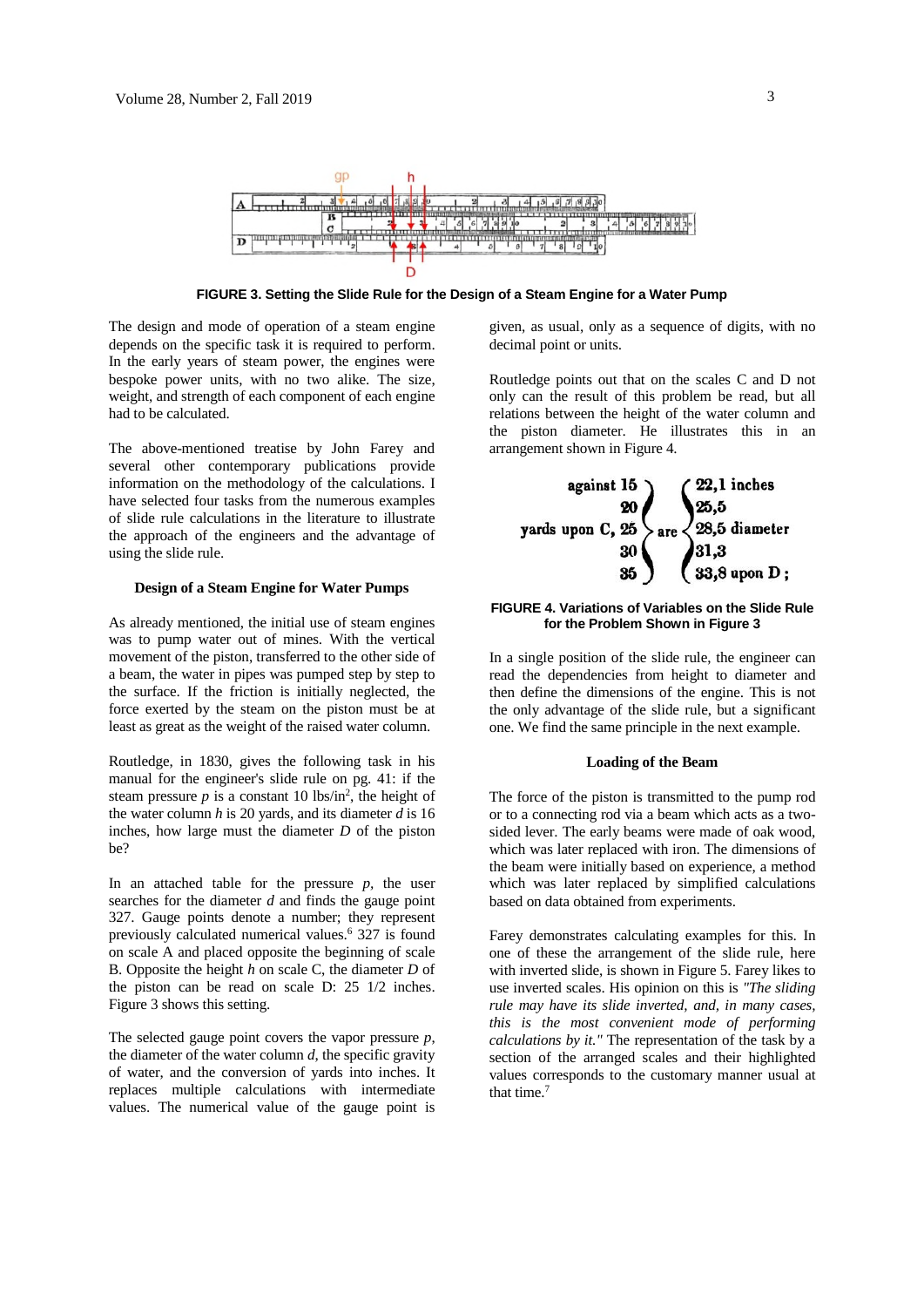|                                      | A One-4th length of beam feet. |       | A $(25 \text{ ft.} \div 4 =) 6.25$ |  |
|--------------------------------------|--------------------------------|-------|------------------------------------|--|
| Soho Rule.<br>Slide inverted, $\geq$ | Weight on the middle pounds.   | Exam. | Weight 32 368 lbs.                 |  |
| all four lines.                      | Breadth of the beam inches.    |       | Breadth 24 inc.                    |  |
|                                      | Depth of the beam inches.      |       | Depth 29 inc.                      |  |

#### **FIGURE 5. Setting for Calculating the Load Capacity of a Beam**

From the length of the beam and its load, a constant *C* is determined with both scales A and inverted C. Because  $b * d^2 \equiv C$  applies for the dimensions of a beam with breadth *b* and depth *d*, the engineer can immediately read off all combinations of permitted dimensions *b* and *d* in the same position of the slide rule at the scales B inverse and D without repeated calculations.<sup>8</sup> With further considerations, such as the deflection of the beam, he then makes his choice.

# **Determination of Performance**

With steam engines being built in different sizes, a specification of an engine's performance must also be calculated. Power is defined as *work / time* or *force \* speed* with the force acting on the piston, i.e. *steam pressure \* piston area*. In those early days, calculations resulting in values measured in units of lbs\*feet/min were not immediately understandable whereas comparison with the output of a horse was meaningful.

After several tests with horses, the numerical values of their performance were 22916, 27500 and 32000 or 33000 (*pounds avoirdupoise 1 foot high in 1 minute*<sup>9</sup> ). These results and the comparative measure itself were discussed. It was argued that horses could not maintain their performance permanently and that the value 33000 was too high, yet that is the value that Boulton and Watt chose, and it has remained the standard definition of horsepower, in terms of mechanical work, to this day. It was agreed to use horsepower (HP) as the unit for steam engine power.

Farey takes up this topic, beginning with a statement of the procedure for the calculation. This is followed by a graphic representation of the setting of the slide rule for calculating the power from *33000 \* HP = force \* motion* shown in Figure 6. Here he uses an inverted slider again and thus converts two multiplications into two proportions. The practical example is based on a double-acting machine with a force on the piston of 3070 lbs, a piston stroke of 5 feet and 21 1/2 double strokes per minute  $(2 * 5 * 21 1/2 =$ 215). This engine has a theoretical output of 20 HP.

Input variables of the calculation can be easily varied on the slide rule; further intermediate calculations are not necessary. The use of a gauge point in the calculation of the power is also present. I have given an example of this in an earlier article.<sup>10</sup>

In the early times the methods of calculating the engine power differed. In the previously mentioned book, *Roberts's Mechanic's Assistant*, the author points out in the title that he lists the correct method for calculating power. The calculation considers all influencing variables, namely pressure of the steam, area of the piston and the average piston speed taken from piston stroke and number of strokes. He also provides auxiliary tables that facilitate the calculation or estimation of variables for machines and their components. Auxiliary tables have always been a popular calculation aid. Figure 7 shows one of his tables. It gives the mean piston speed as a function of the piston stroke for real machines. There is no room here for discussing the values and their dependencies.

| Length of Stroke in Feet   2 |  |  |  |  |  |                                               |  |
|------------------------------|--|--|--|--|--|-----------------------------------------------|--|
| No. of Double Strokes        |  |  |  |  |  | $143$   32   25   21   19   17   15   14      |  |
| Feet per Minute              |  |  |  |  |  | 172   192   200   210   228   238   240   252 |  |

# **FIGURE 7. Auxiliary Table for the Average Piston Speed**

Roberts' reference to the correct calculation of power probably stems from the fact that simplified methods based on unspecified assumptions with the aid of the slide rule are given in the literature. They can therefore hardly meet all requirements.<sup>11</sup> It should be mentioned that Roberts describes a slide rule which, with scales A, B and C, resembles the Soho type, whereas the D scale ranges from 4 to 40 and is called the girt-line.

Sliding Rule.

\n
$$
\left\{\n\begin{array}{ll}\n\text{A Force in pounds.} & 33\,000\,\text{lbs.} \\
\text{D Motion ft. per min.} & Horse-power. \\
\end{array}\n\right.
$$
\n*Example 2. Example 2. The second line is 33000.*

**FIGURE 6: Setting of the Slide Rule for Calculating the Power**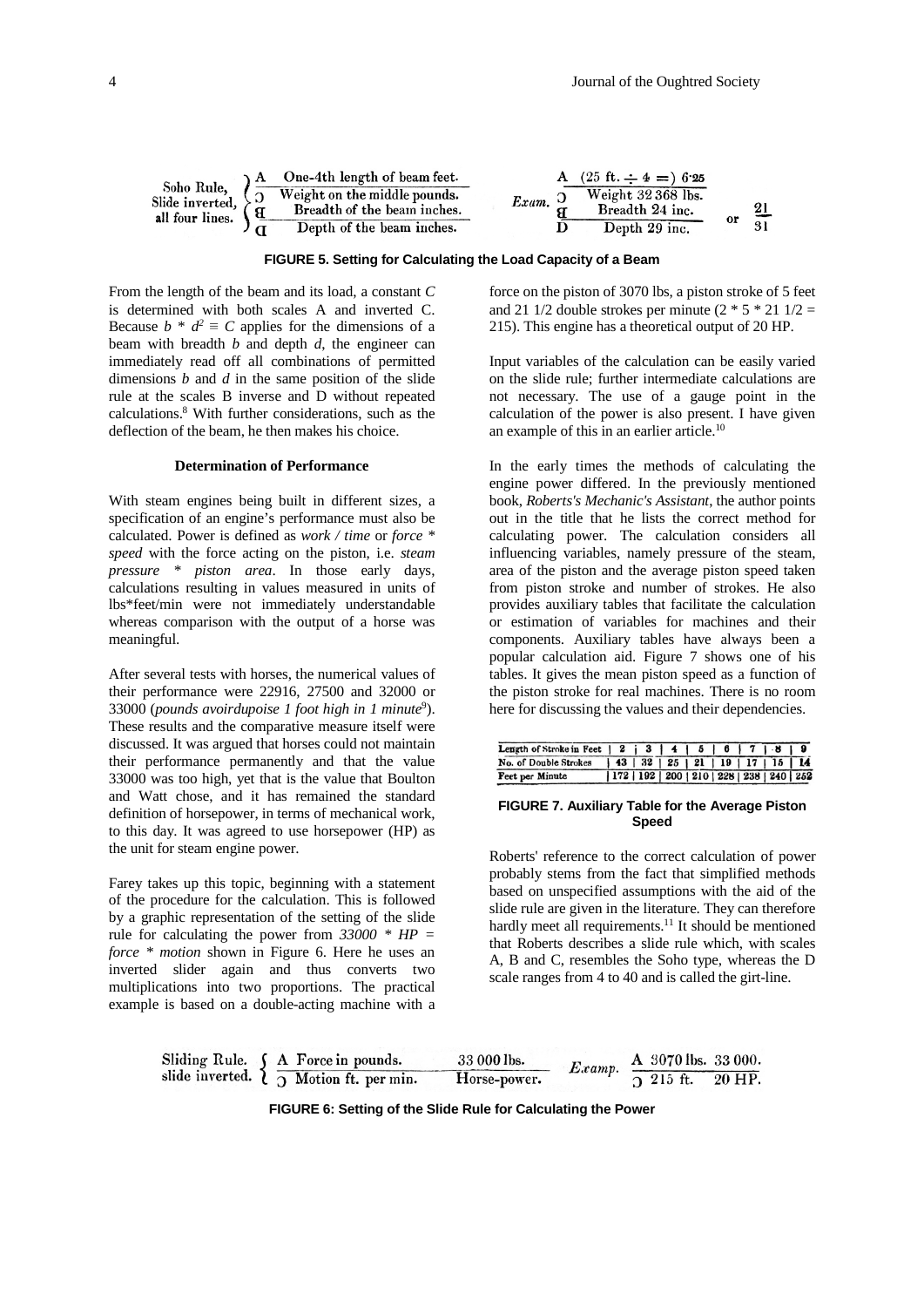# **The Hyp.Log. Scale for the Expansion Steam Engine**

A major redesign is the expansion steam engine. In this case, the piston is not under constant pressure of the steam over the entire piston stroke, but only at the beginning of the working movement. Then the inlet valve closes and the steam expands with decreasing pressure. The pressure curve as a function of the piston position standardized to  $p = 1$  at the beginning is shown in Figure 8.



**FIGURE 8. Pressure Curve in the Cylinder of an Expansion Steam Engine**

In order to calculate the performance of such an engine, an average steam pressure is required which performs the same work during the piston movement from one dead center to the other as with a real pressure curve. In his treatise<sup>12</sup> on p. 13, engineer Thomas Dixon presents an improved slide rule which, in addition to the usual scales A, B, C and D, carries additional scales. One of them is marked with HYP.LOG<sup>S</sup>. This scale gives the natural logarithms  $ln(x)$  to numbers x on a base scale (Figure 9, 2<sup>nd</sup> and 3<sup>rd</sup> scale from top) and serves to determine the mean

pressure in the cylinder during expansion. Its use is based on two assumptions. The real drop in pressure is equated to that of an ideal gas with  $p*V = \text{const.}$  and therefore corresponds to a hyperbola. Furthermore, during expansion, the work per area unit up to x times the initial volume with  $p = 1$  initially corresponds to  $ln(x)$ .

In the example calculations, Dixon demonstrates the use of this scale with expansion machines. In the simplest case such a calculation consists of four steps and is too extensive for a reproduction here. He expressly points out that calculations of this kind with a Soho slide rule, i.e. without the HYP.LOG<sup>S</sup> scale mentioned, are not possible.



**FIGURE 9: Slide Rule type Dixon, left Section of one Side**

Currently this is the earliest use of the scale  $ln(x)$  on a slide rule known to me.

The other scales of his slide rule give the values of the angle functions, the logarithms to base 10 (marked with COM.LOG<sup>S</sup>, Figure 9, scale on top) and the third powers.<sup>13</sup>

This example, like the introduction of the Soho slide rule itself, demonstrates that the computational tasks needed during the design of steam engines have influenced the arrangement of the engineer's slide rule.

#### **Sources of Figures**

Figure 1: Farey 1827, p. 537.

Figure 2: Meyers Konversationslexikon, *Bibliographischen Institut, Leipzig und Wien, 4th ed. 1885-1892, vol. 4. p*. 472 (Figure left), p. 460 (Figure right).

Figure 3: created by the author.

Figure 4: Routledge 1830, p. 42.

Figure 5: Farey 1827, p. 611.

Figure 6: Farey 1827, p. 440.